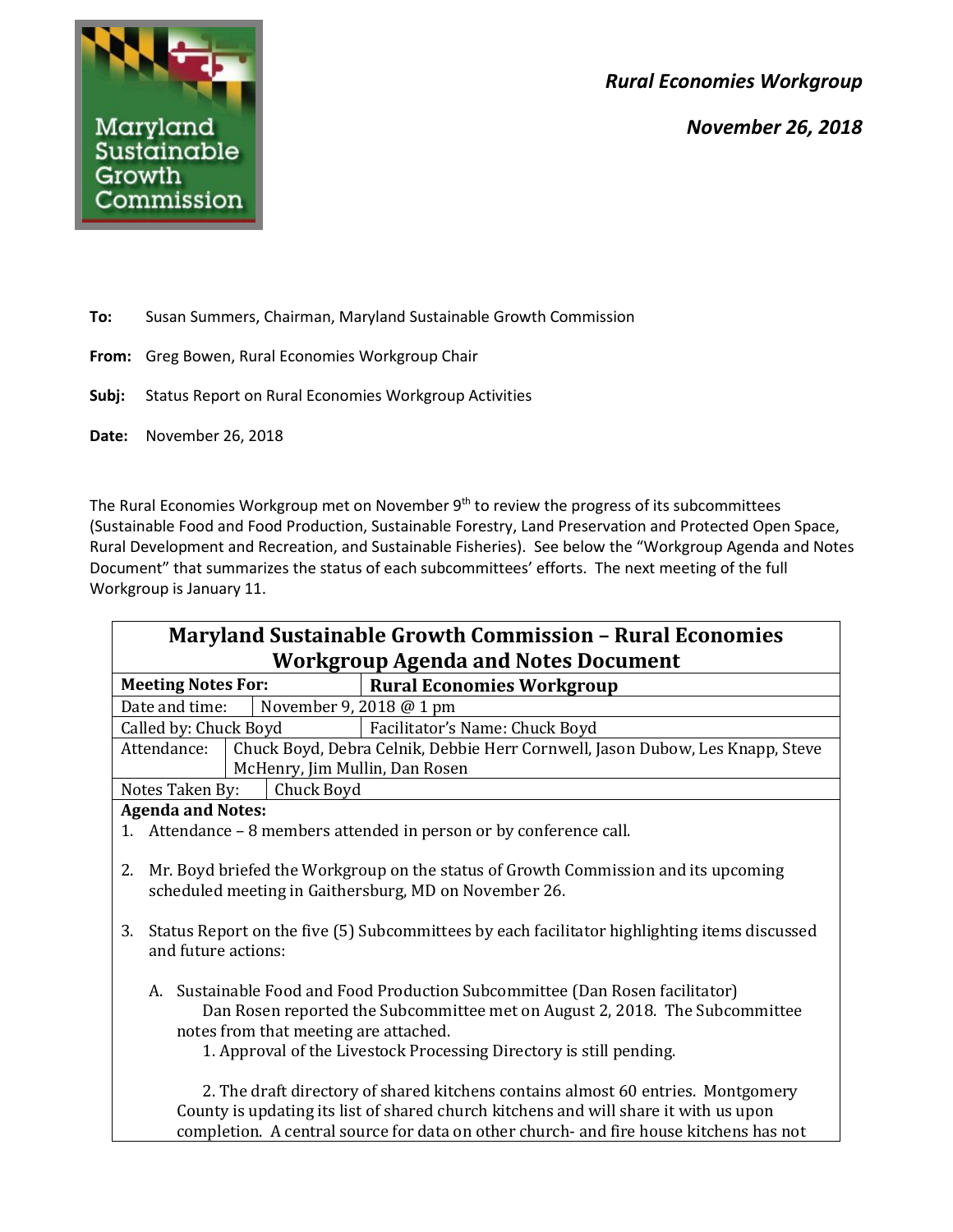been found. The entries will be further sorted according to whether the entries are firm (evidence that the entity is still in business, complete contact information, website that clearly describes a kitchen available for use or rental) or not. The entries may be further sorted, if possible, into categories such as shared kitchen, business incubator, business accelerator, etc. A few entities exist solely for use by small entrepreneurs, while more are commercial kitchens that are available during business down time. The issue of hosting and updating the directory will need to be resolved eventually.

B. Sustainable Forestry Subcommittee (Jason Dubow/Elliott Campbell facilitators) Jason Dubow reported that

1. MDE and DNR have signed an MOU enabling and defining a proposed new role for DNR Forest Service: to work directly with loggers on each timber harvest to ensure a common understanding of how to implement Waters of the State protections. The Attorney General's Office and MDE are drafting material to define the roles and responsibilities of the parties regarding review and enforcement. MDE retains enforcement responsibilities, but DNR Forest Service will have site visit and review roles.

2. Charles County SCD pilot project. This project involves a letter defining restrictions and requirements on a timber property before official permits are issued, which facilitates market transactions. Now that the MOU between MDE and DNR has been signed, the pilot project should be able to move forward.

3. The Hughes Center for Agro-Ecology recently provided a \$150,000 three-year grant to the University of Maryland Extension, in collaboration with DNR Forest Service and the Alliance for the Chesapeake Bay to create a forest health checklist and land care practices manual that can be used with trainings for green industry professionals (landscapers, arborists, groundskeepers, etc.) and volunteer organizations. Interested businesses will be included in a web-based list of service providers and marketed to clientele.

- C. Rural Development and Recreation Subcommittee (Deborah Carpenter facilitator) Chuck Boyd reported the Subcommittee met on November 8 (see attached summary minutes from Deborah Carpenter for details). The bulk of the meeting focused on discussing the draft A Better Maryland topics and strategies, particularly those that would benefit rural areas. The Subcommittee decided that economic and community development in rural areas should be the focus of the Subcommittee's subsequent investigations related to A Better Maryland's strategies.
- D. Land Preservation and Protected Open Space Subcommittee (Dan Rosen facilitator) Dan Rosen reported the Land Preservation Subcommittee has not met recently and has no tasks on its agenda now.
- E. Sustainable Fisheries Subcommittee (Chuck Boyd facilitator). Mr. Boyd reported that no Subcommittee efforts took place.
- 4. Next Workgroup meeting is January 11, 2019 at 3 pm at MDP's Olmsted Conference Room in Baltimore.